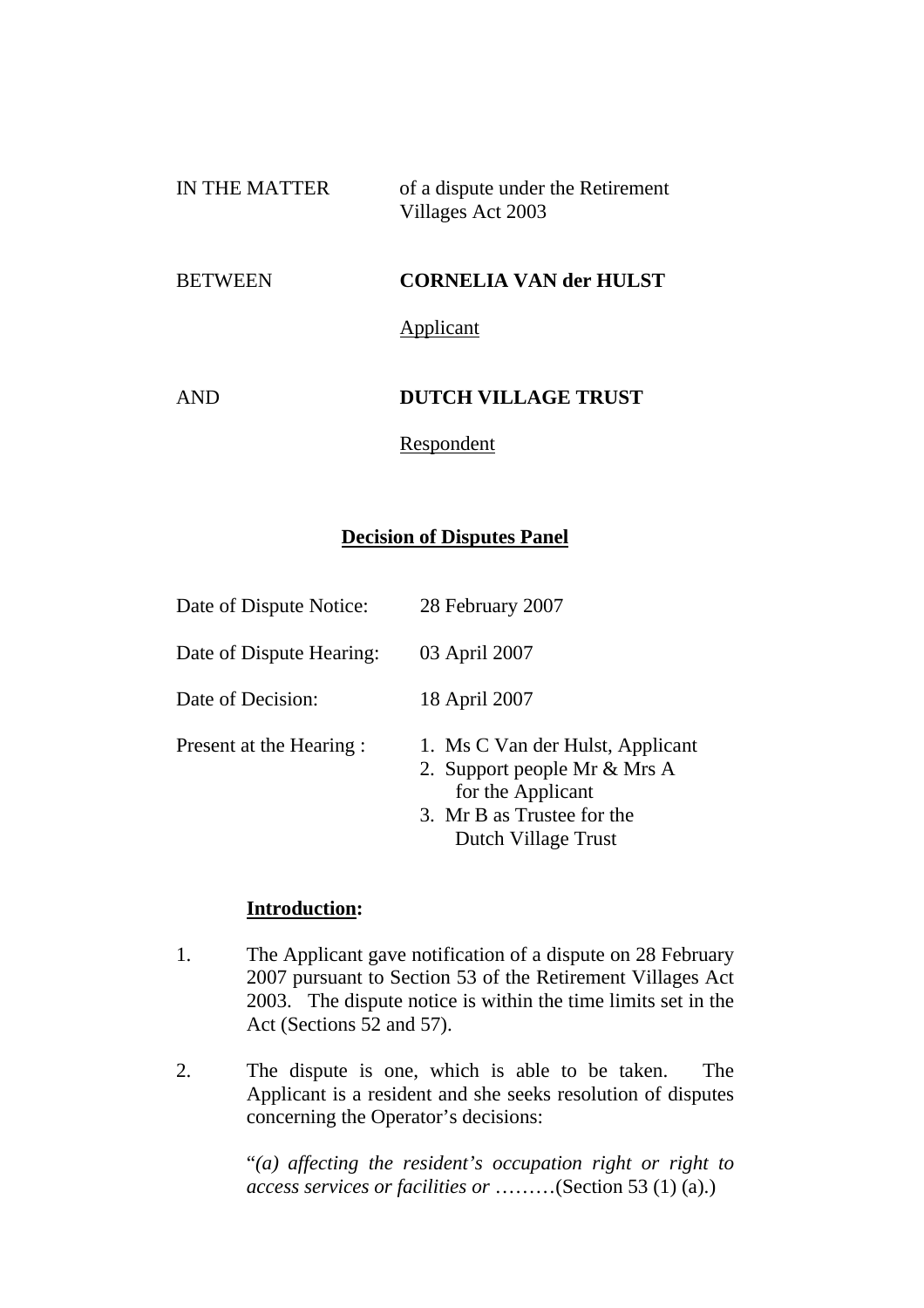# **The Code of Practice 2006:**

- 3. Although the powers of a Disputes Panel include the power to enforce compliance with the Code of Practice, the Code of Practice does not become compulsorily applicable until September 2007, unless Village Operators embrace the Code voluntarily before that date.
- 4. I am advised that the Dutch Village Trust (the Trust) has not implemented the Code of Practice formally at this time.

# **Tenancy for Life Agreement:**

5. On 01 May 1996 the Applicant and the Trust signed a contract being a *Tenancy for Life Agreement*. The contract sets out the legal terms on which the Applicant occupies her unit, and the obligations of the Trust.

# **Matters In Dispute:**

## The Applicant:

- 6. The Applicant states the issues in dispute are:
	- (a) The length of time the Trust took to undertake repairs to the Applicant's unit. The Trust changed the doorbell to the Applicant's unit without consultation, and removed an internal garage key. The bell and key issues are now resolved. A claim is made for the cost of replacing a security door lock
	- (b) The Village Manager entered the Applicant's unit on 21 April 2006, and other unspecified dates without notice to the Applicant, or express consent from the Applicant. These entries are in breach of the Applicant's rights. The Applicant seeks a written apology from the Village Manager.
	- (c) The Village Manager has been intimidating, and hostile toward the Applicant and unapproachable to the Applicant. The Applicant seeks that the Village Manager be required to undertake a communications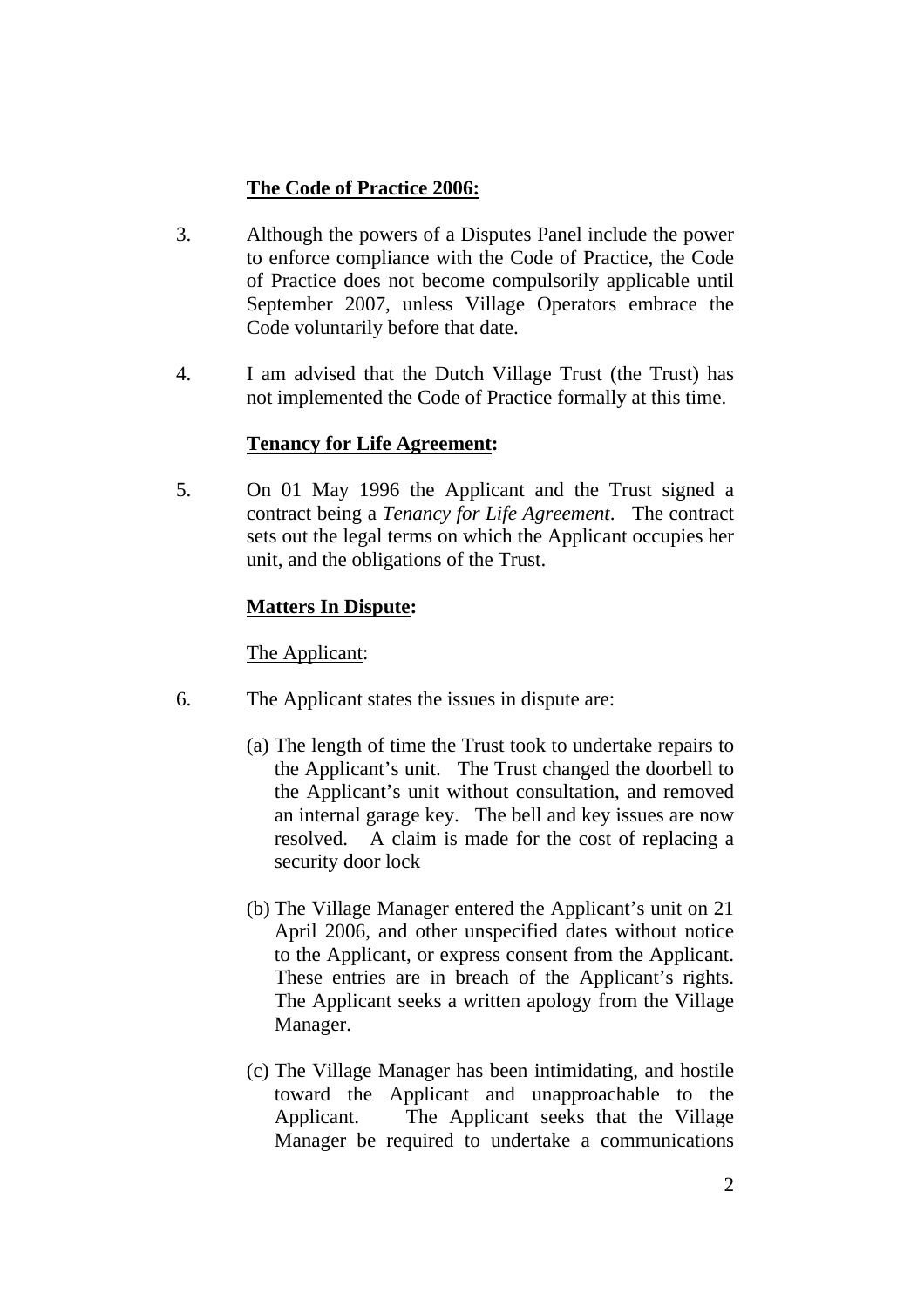course in her own time and at her own expense, and display, and copy out one hundred times a reminder of Villagers' rights.

- (d) Contractors to the Trust entered the Applicant's unit on 27 August 2006 when the Village Manager was specifically advised that this was not agreed to, while the Applicant was on holiday. The Applicant considers this breached her rights.
- (e) The Trust replaced the Applicant's bench top, hob and sink without consultation with the Applicant as to the type of replacement. The Applicant is dissatisfied with the bench, hob and sink and seeks a replacement into which she has input.
- (f) The Trust, or its employees or agents, moved some of the Applicant's property while the Applicant was on holiday. Any damage has been repaired.
- (g) The Village Manager abused her power and was disrespectful to the Applicant's support person Mr C. The Applicant seeks a written apology be made to Mr C.
- (h) The Applicant seeks that she, her family and supporters be treated with respect and courtesy at all times by the Trust, its employees and agents.
- (i) The Applicant seeks that all Village staff and contractors who need to enter her unit have appropriate identification, provide reasons for entry, and that appropriate notice be given for all future work.
- (j) The Applicant seeks ten thousand dollars (\$10,000.00) damages, and costs incurred of fifteen hundred and thirty dollars and sixty-four cents (\$1,530.64).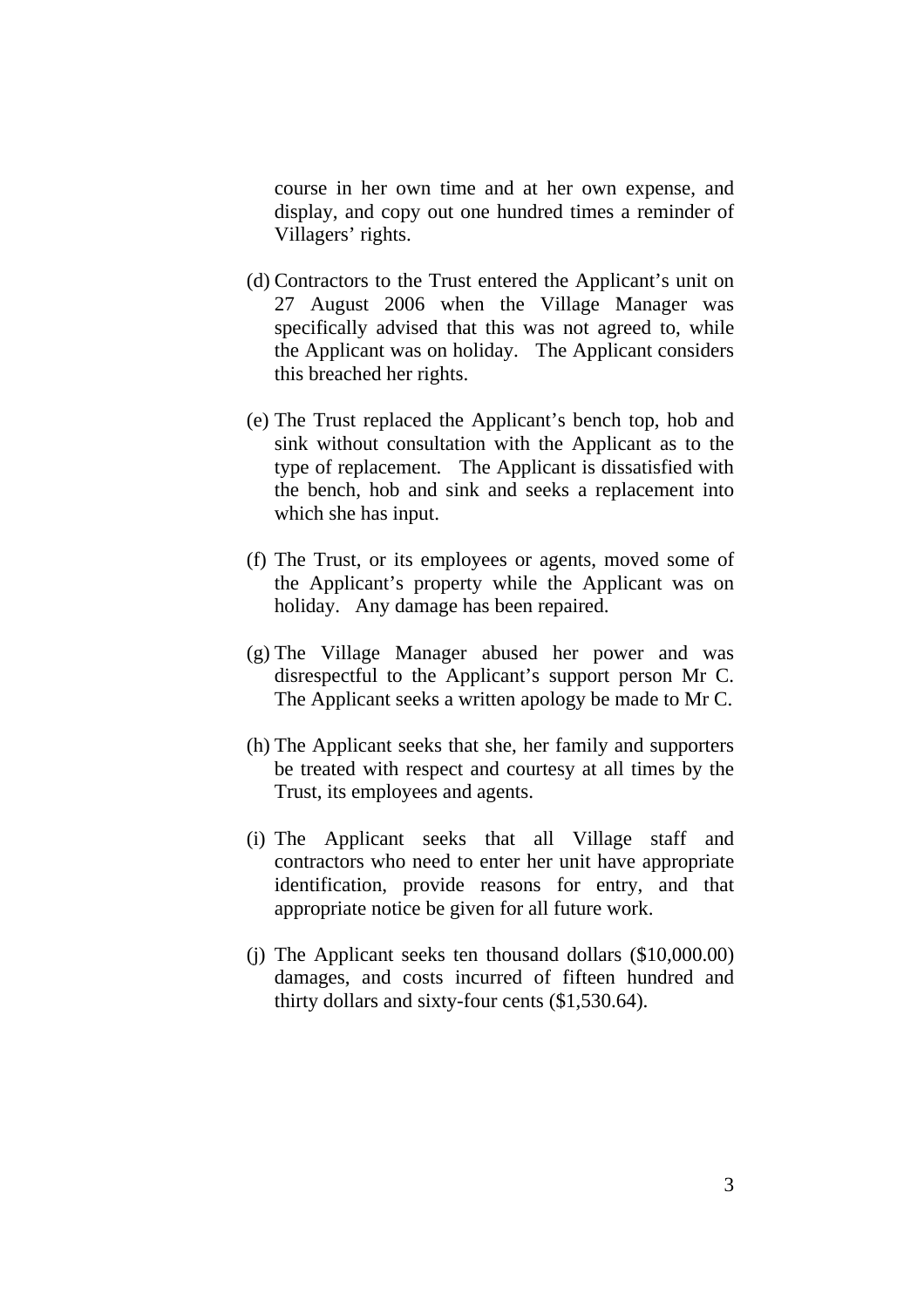The Respondent:

- 7. The Respondent Trust did not provide a written response to the Dispute Notice.
- 8. The Respondent Trust, through its Trustee, who was authorised to give evidence on its behalf stated:
	- (a) The Trust did not agree to pay for the lock replacement. It had advised the Applicant she could replace the lock, but at her expense. All other issues in respect to repairs were resolved.
	- (b) The Trust acknowledged that the Village Manager had entered the Applicant's unit without appropriate notice on 21 April 2006, and agreed that the Trust would tender an apology in writing in respect to that incident. The Trust denied any other unauthorized entries into the Applicant's unit by it.
	- (c) The Trust did not consider it should require the Village Manager to undertake the actions requested by the Applicant of a communication course, or display of a reminder of villagers' rights.
	- (d) The Trust considers clause 22 of the *Tenancy for Life Agreement* authorised it to enter the Applicant's unit on 27 August 2007 and replace the bench, hob and taps, on giving of reasonable notice. The notice was given to the Applicant's authorised Agent, and was reasonable.
	- (e) The Trustee would recommend a replacement bench, hob and sink be provided to the Applicant by the Trust. The Trustee saw the bench as a symbol of the Applicant's discontent with the personal dispute between the Applicant and the Village Manager. The Trustee rightfully acknowledged better consultation may have avoided the dispute.
	- (f) All damage to the Applicant's property was repaired after Trust contractors entered the Applicant's unit on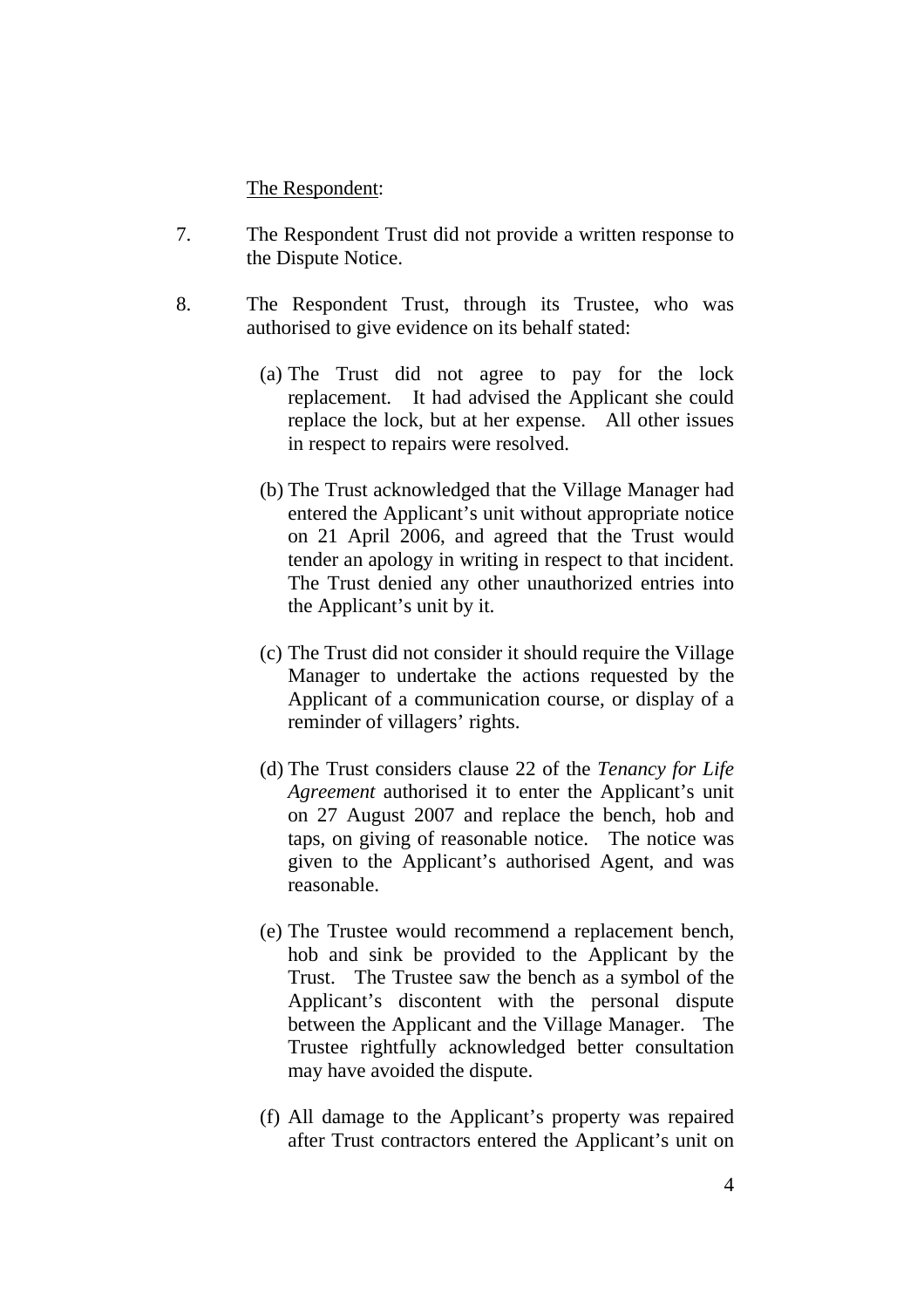27 August 2006 and moved some of the Applicant's possessions.

- (g) If Mr C requested an apology the Trust would be consider tendering one.
- (h) The Trust would treat the Applicant, her family and supporters with respect and courtesy, and expected the same from the Applicant.
- (i) The Trust considered identification for all Trust employees or agents, reasons being given for an entry, and notice appropriate, for future entry to the Applicant's unit.
- (j) The Trustee disputes that either damages or costs should be awarded, especially in light of his intended recommendation to the Trust.

#### **Findings:**

A. Repairs:

- 9. The Applicant claims that there were a number of issues relating to repairs to her unit. At the hearing the Applicant acknowledged all repairs have now been satisfactorily completed. The only outstanding issue was the cost of replacing the security door lock.
- 10. The Applicant seeks reimbursement of one hundred and twenty one dollars and fifteen cents (\$121.15) to replace her security door lock. This was done so that the lock was similar to others in the complex, and so the Trust could easily access the Applicant's unit.
- 11. By letter dated 24 April 2006 the Village Manager indicates that the Trust authorised the replacement of the lock at the Applicant's expense.

Clause 21 of the *Tenancy for Life Agreement* requires the villagers to obtain consent of the Trust, for any structural or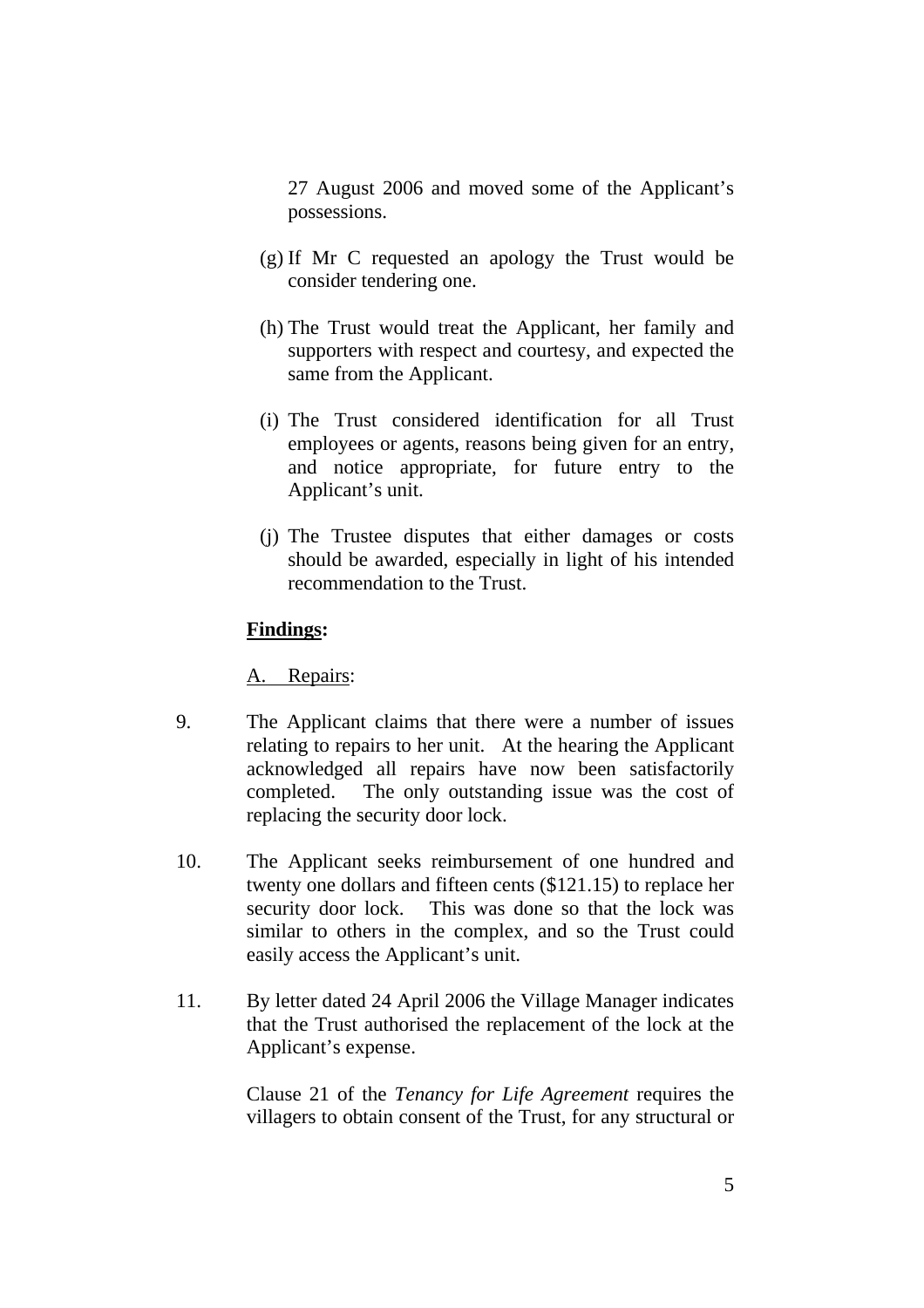other changes to units. It is implied and usual practice that the costs of such changes are to be met by the villagers.

- 12. The Applicant's evidence is that the Trust paid for unit X to have similar work done, but no independent evidence or details of this was presented, by the Applicant. The onus is on the Applicant to prove her case.
- 13. I decline to order the Trust to reimburse the Applicant the cost of the replacement of the security door lock.

#### B. Entry on 21 April 2006:

- 14. The Applicant claims the Trust's Village Manager entered the Applicant's unit without authority on 21 April 2006, and at other unspecified times.
- 15. Clause 22 of the *Tenancy for Life Agreement* states:

"*The Resident shall (after having received reasonable notice and without claiming any charge, fee or compensation or payment of any sort) permit the Trust or its agents at all reasonable times to enter the unit for the purpose of executing repairs or alterations or for the purpose of inspecting any wiring, pipes, drains or ducts contained in the unit, provided that such work shall be carried out in a manner as disturbs the Resident as little as possible and any damage so caused shall be made good by the Trust.*"

- 16. The Applicant acknowledges that on or about 15 March 2006 there were discussions between herself and the Village Manager, about a faulty kitchen hob in her unit.
- 17. On 21 April 2006 the Village Manager and a kitchen supplier contracted by the Trust, entered the Applicant's unit without notifying the Applicant, and without her consent, and inspected the hob and bench. The Applicant formally complained about the entry into her unit to the Trust.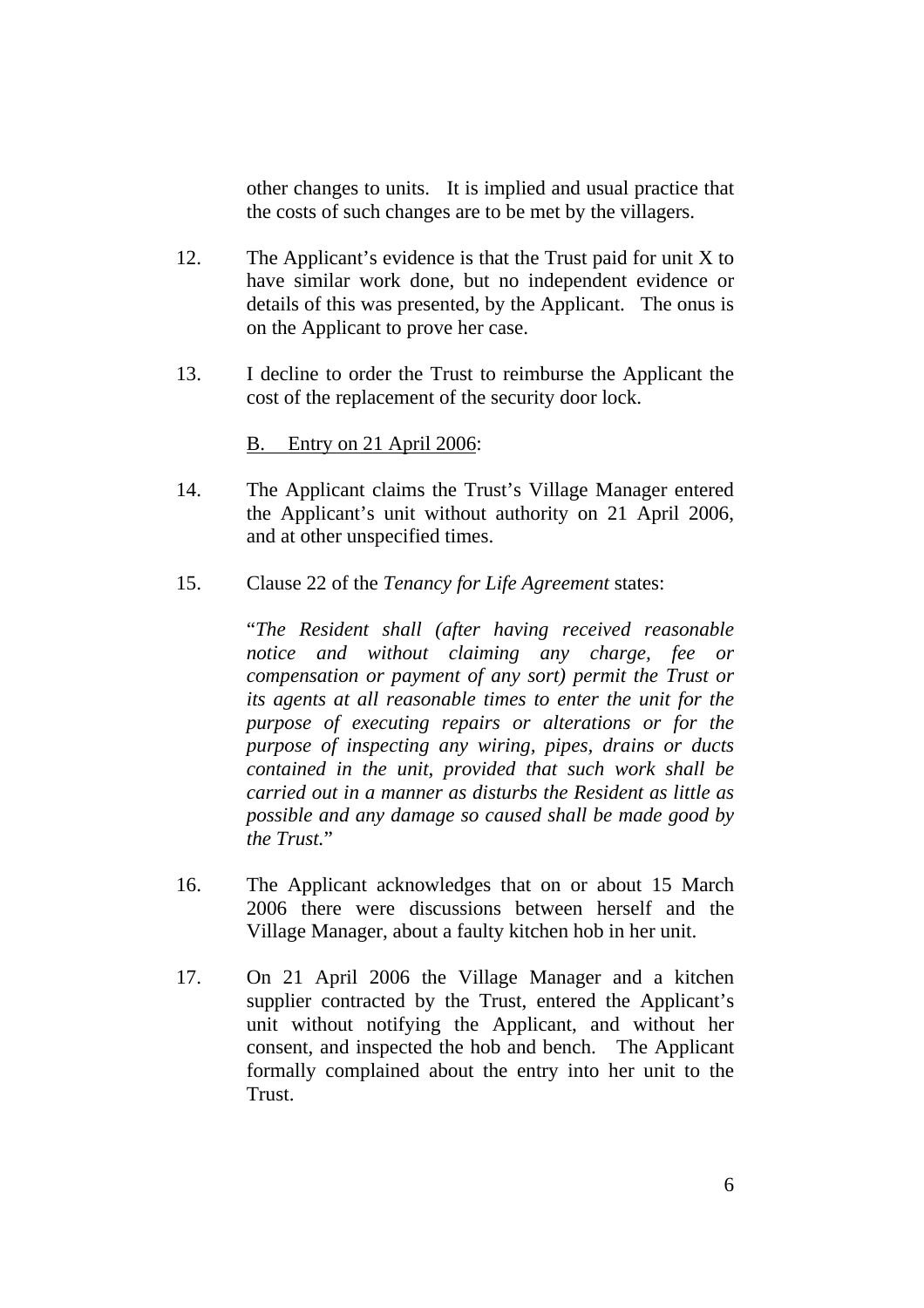- 18. The Trust Chairman Mr D wrote to the Applicant on 21 January 2007 and stated:
	- (i) "*I will arrange for the Village Manager to provide a written apology for entering your Villa*."
- 19. The evidence given at the hearing is that this letter was in respect to the entry into the Applicant's unit on 21 April 2006.
- 20. No evidence was given by the Applicant to suggest any damage was done to the unit when the Trust employee and agent entered on 21 April 2006.
- 21. At the time of hearing no written apology had been tendered to the Applicant, but the Trust, through its Trustee, agreed a written apology was appropriate.
- 22. I find that the entry of unit Y on 21 April 2006 was in breach of clause 22 of the *Tenancy for Life Agreement* between the Applicant and the Trust. The Trust agreed at hearing to write a letter of apology to the Applicant which is the remedy she seeks. The letter should be provided to the Applicant within 14 days of this decision.
- 23. No other evidence was given by the Applicant to enable me to make a finding that the Trust or its employees, or agents had entered the Applicant's unit on other specific occasions, without consent or notice.

C. The Village Manager:

- 24. The Applicant claims the Trust's Village Manager has been intimidating, hostile and unapproachable towards the Applicant.
- 25. The Village Manager according to the Trust's evidence has managed the Village for nearly two years. The Trustee gave evidence that in his opinion, the issue of the bench and other complaints were more a symptom of a personality difficulty between the Applicant and the Village Manager, rather than a cause of the dispute. The Trustee gave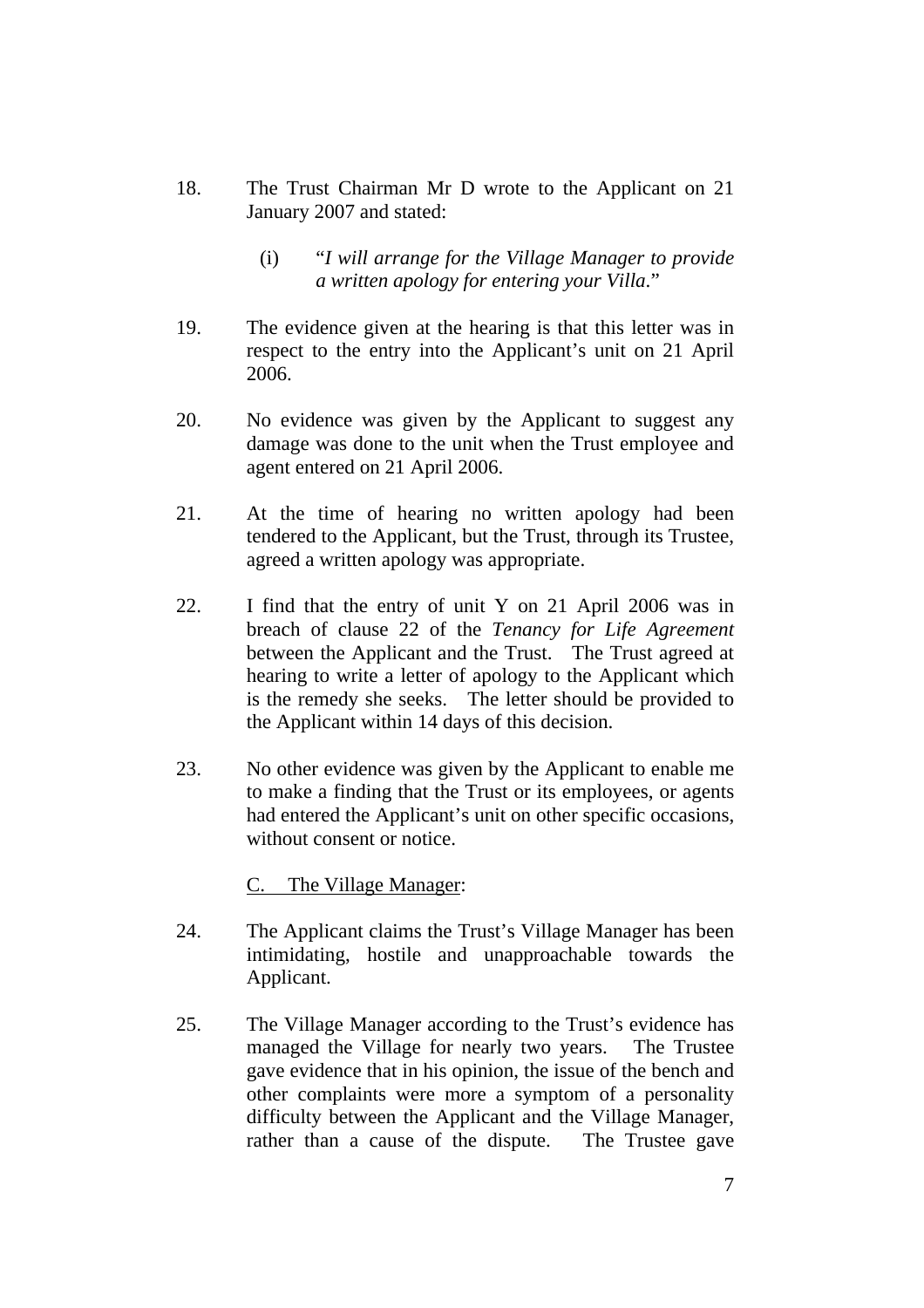evidence that perhaps the Manager had stuck to the letter of the law, rather than a more conciliatory approach, as a result of the personality differences. In saying that the Trustee believed that the Village Manager was professional in her dealings with village residents, but acknowledged that he was not present during the interaction between the Manager and the Applicant.

- 26. The Trust was not able to have the Village Manager give evidence at the hearing as she was on long-term sick leave. The Manager's sick leave was not to be reviewed for two or three weeks. Neither party wished the matter to be adjourned, part heard, to allow the Village Manager to give evidence.
- 27. The Applicant objected to the Village Manager having provided a statement outside of the time limit for evidence to be exchanged, as set at the Preliminary Conference. Ms E's statement was received at my office on 02 April 2007 at 2.22 p.m. Evidence was to be exchanged by 30 March 2007, with a hearing on 03 April 2007. The Applicant had not been given a copy of the statement and had not had the opportunity to read it, consider it, or prepare her response to it.
- 28. The Applicant stated she disputed much of what was in the statement, and the Village Manager was not available to confirm her evidence and be questioned upon it. She is unlikely to be available in the near future. Therefore I find the Village Manager's statement presented in a manner which was unfair to the Applicant. I do not rely upon the statement in making this decision.
- 29. Should the Village Manager return to work, the Trust does not agree to requests by the Applicant, that The Village Manager be directed to make an A4 poster, hang it in her office, and write 100 times "*the Right of Villagers living in Ons Dorp, to have quiet and peaceful habitation, without intrusion to their person, and their private space to be respected at all times*." The Trust does not agree that the Village Manager should be required to undertake a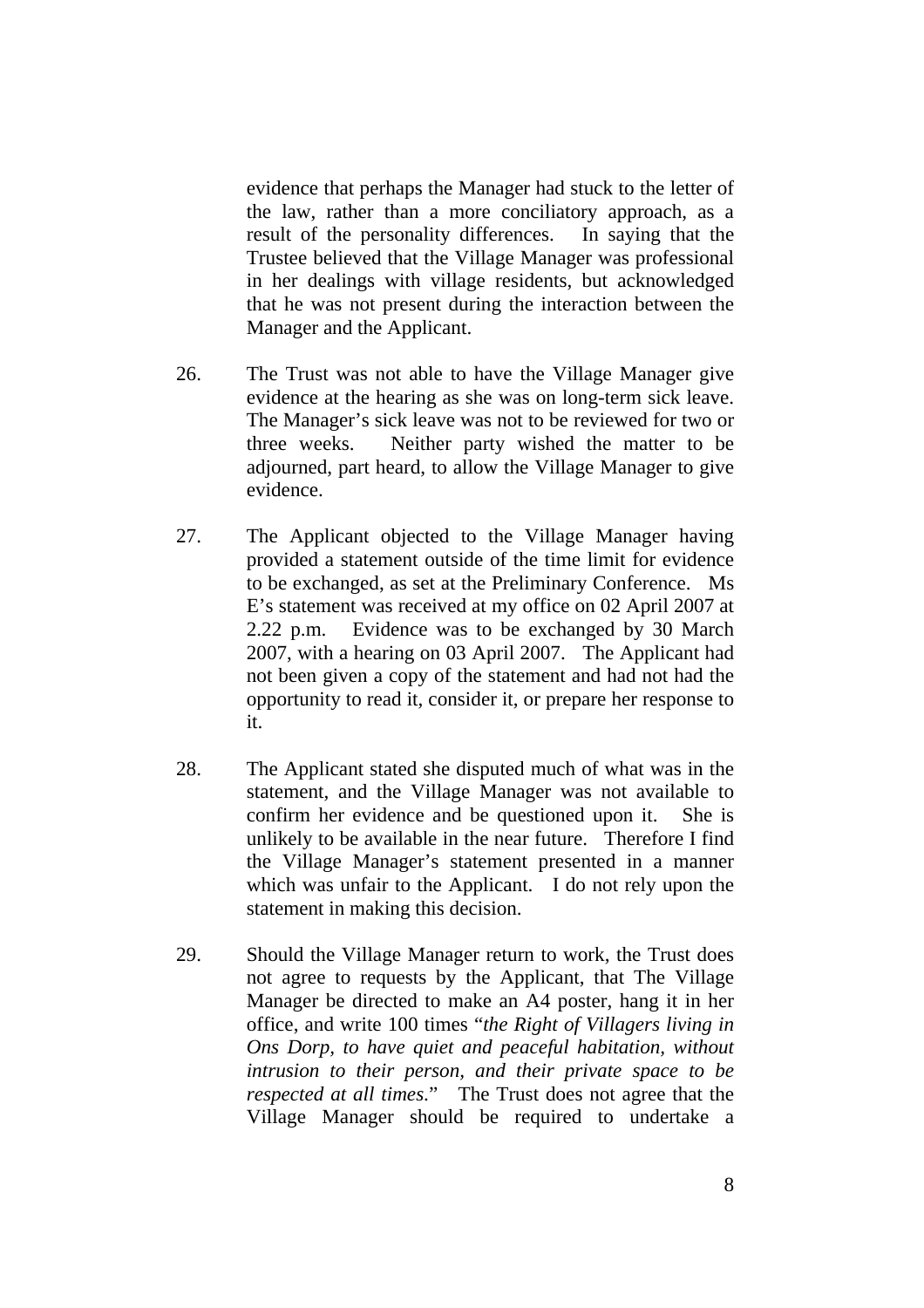communication course in her own time, and at her own expense.

30. I do not have jurisdiction to direct the Trust to require the Village Manager to make the poster and write it out 100 times, or undertake the communication course. It is for the Trust to direct its employees as it sees fit in this instance.

#### D. Entry on 27 August 2006:

- 31. The Applicant considers the Trust entered her unit on 27 August 2006 without legal right.
- 32. The Applicant advised the Village Manager by way of letter dated 10 April 2006 from Mr C of Arahina Services as follows:

"*Corrie Van der Hulst will be away from the Village from 23 April to 10 October 2006, visiting family in the Netherlands. While she is absent she does not wish anyone to enter her unit (No Y) except if necessary to attend to the emergency alarm bell and / or the smoke alarm system.* 

*Please do not arrange for any maintenance or refurbishment to be carried out in her absence*."

- 33. The Trust's evidence is that the Village Manager instructed Burke Melrose, Solicitors, to write to Mr C as Agent for the Applicant, advising its interpretation of clause 22 of the *Tenancy for Life Agreement* already quoted.
- 34. The Trust's evidence was that Mr C, as the Applicant's Agent, was then given notice on 31 July 2006 of an intention to enter the Applicant's unit on 27 August 2006, pursuant to clause 22 of the *Tenancy for Life Agreement*. This was to replace the faulty hob and bench top
- 35. The Applicant did not have Mr C available as a witness to confirm, if and when, notice was given to him. The Applicant however did not dispute that Mr C was her Agent, and that he did agree to the Trust entering and undertaking the work in the kitchen. The Applicant states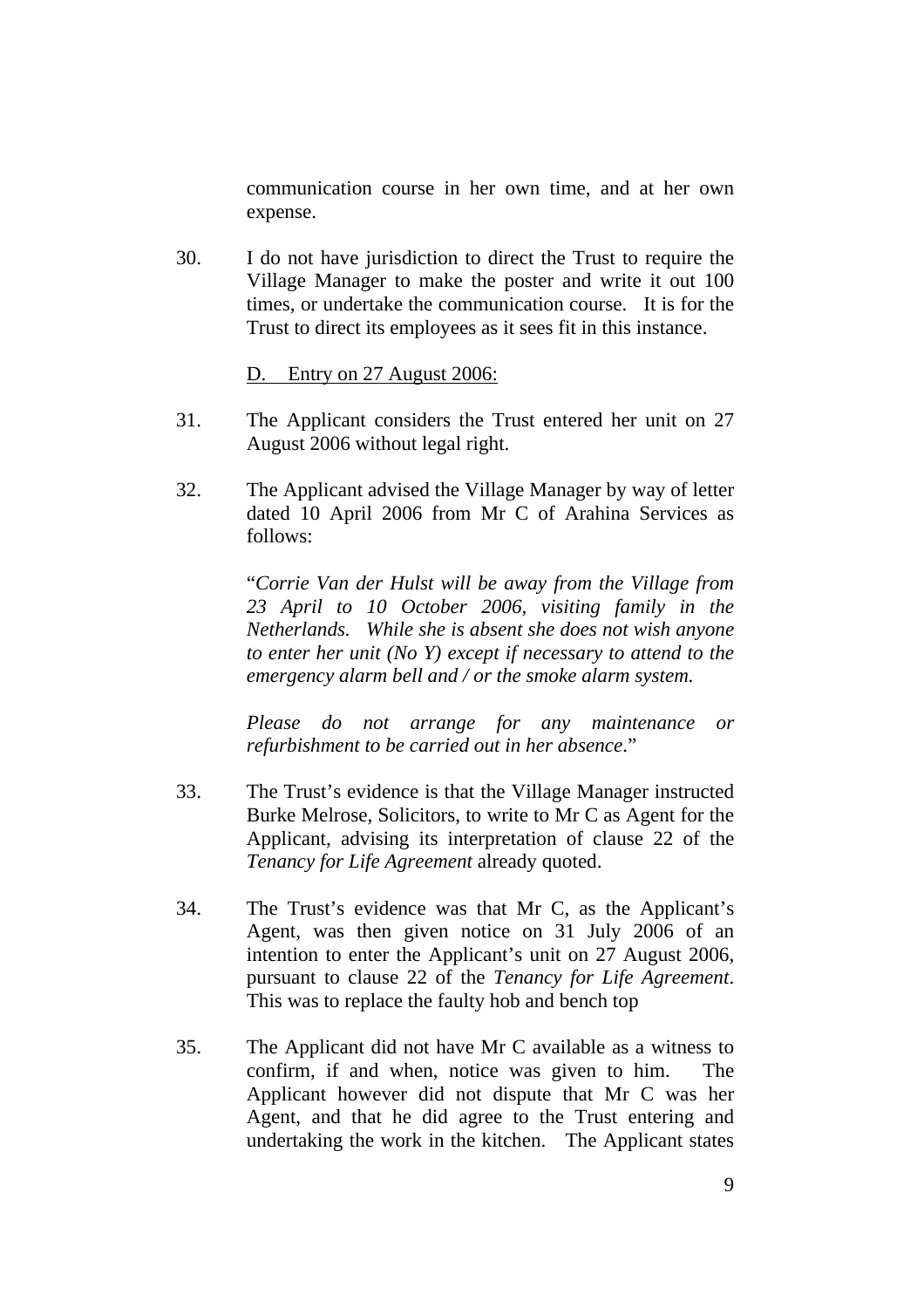however, that Mr C was manipulated by the Village Manager into that position. There was no evidence given to substantiate that allegation.

- 36. I find that the Trust had the authority to enter the Applicant's unit with notice. Such notice was given to Mr C, as Agent for the Applicant, on 31 July 2006 for an installation to occur on 27 August 2006. I find that the notice given from 31 July 2006 to 27 August 2006 was reasonable notice.
- 37. I therefore find there was no breach of the *Tenancy for Life Agreement* in respect to the entry to the Applicant's unit on 27 August 2007. The Trust had the right to enter the Applicant's unit with reasonable notice, which was given to the Applicant's Agent.

E. Replacing the Bench:

- 38. The Applicant considers she should have been consulted about whether the bench needed replacement, and at the very least had input into its replacement.
- 39. The Applicant consented to a viewing of the replacement bench during the hearing. The parties and myself also saw a bench in another unit, which was said to be similar to the bench the Applicant had previously had.

The Applicant finds the bench, hob and kitchen tap unsatisfactory, and refuses to use the new hob, which was covered with a cloth when we visited. The Applicant gave evidence that she is unable to use the hob for making preserves, that a bucket will not fit under the current kitchen tap, that there is no lip on the bench and liquids run off, and that there is a long and unsightly join right across the bench. The Applicant wants a replacement bench, hob, sink and kitchen taps similar to her old ones, or at least with features which allow her to use the items to her satisfaction. The Applicant wishes to have input into the type of bench, hob and taps.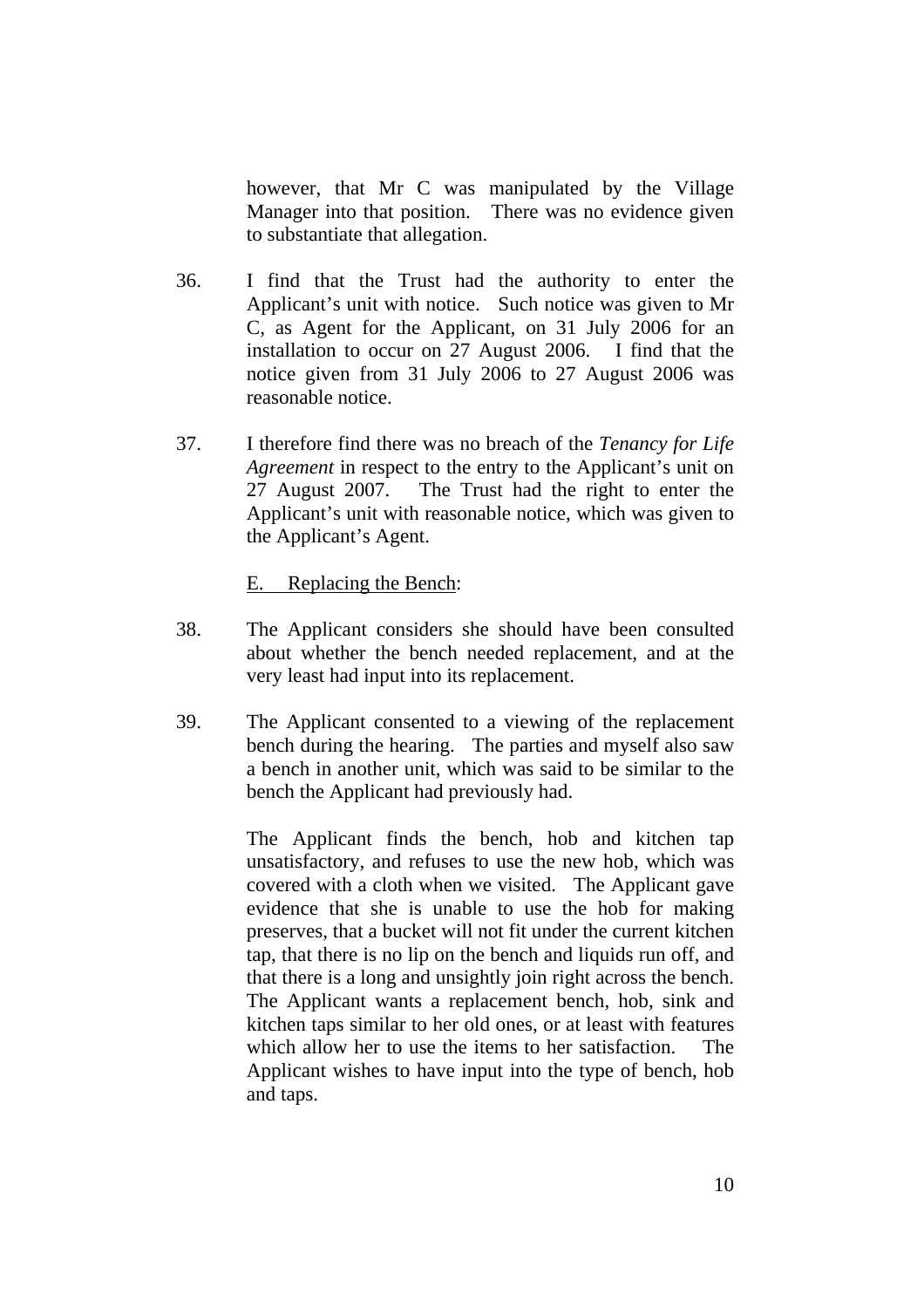40. The *Tenancy for Life Agreement* between the Applicant and the Trust provides for rights of occupation only. In clause 19 of the Agreement, for instance, residents are able to make structural or other changes to the unit, but only with the written permission of the Trust. Clause 21 requires that on vacating the unit the Trust may require the unit to be restored to the position and condition it was in, prior to any approved alterations.

> The above-mentioned clauses do not necessarily assist in that the Applicant did not want alterations done, and in fact opposed such alterations, at least while she was not present. The clauses do however show the limits of the Applicant's rights under the Agreement.

- 41. The Applicant gave evidence that other village residents, had had the opportunity to choose the style, and colour of their bench. They were even able to upgrade to a more expensive bench if they chose to pay the difference.
- 42. The Trustee at the hearing, did not know if other residents had had input into selecting benches, but considered it would be reasonable for such an approach to be taken.
- 43. I find there is no contractual right for the Applicant to have input into alterations such as replacing the bench except at the Trust's discretion.
- 44. I find the Trust has no contractual obligation to consult the Applicant regarding alterations such as replacing the Applicant's bench, hob and sink. However as the Applicant lives in the unit, it would have been good practice for the Trust to consult. Good public relations would also dictate that the Applicant should have had the same opportunities to be consulted as other residents, if they have been consulted in the past Consultation with the Applicant about the bench, however difficult, may have reduced the Applicant's concern significantly, and the need for this hearing.
- 45. I hope for the Applicant's peace of mind, and the Trust's reputation with the Applicant and other residents, that the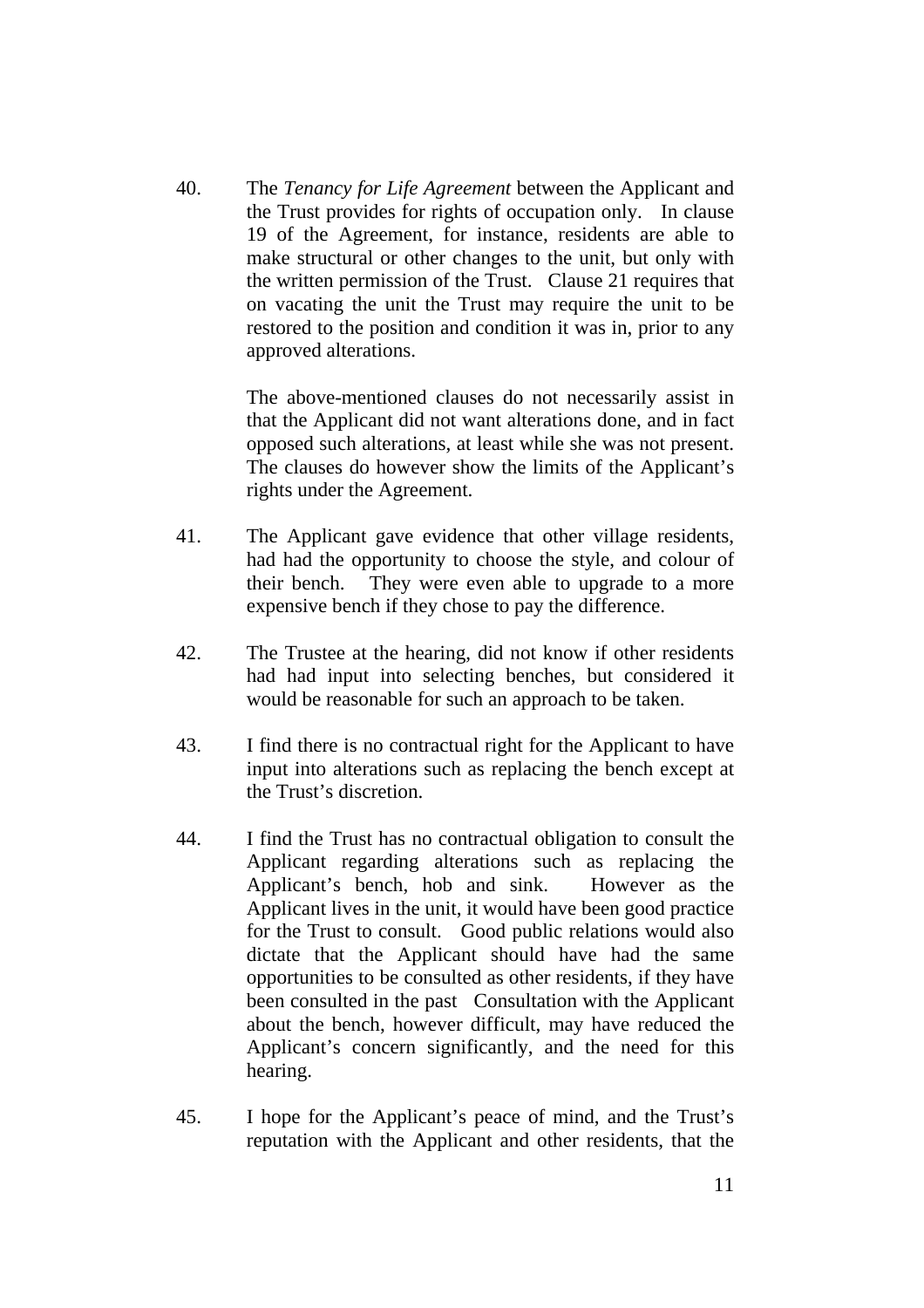Trust will consider favourably the Trustee's recommendations, that a replacement bench, hob and taps be provided to the Applicant, in consultation with her as to type. Once the Code of Practice 2006 is implemented in full it will be necessary for consultation pursuant to Schedule 4 of the Code.

F. Moving of Property:

- 46. The Applicant gave evidence that upon her return to her unit around 10 October 2006, she thought that she had been burgled. The microwave had been shifted from the bench to another space in the kitchen, some preserving jars which had been in the kitchen were lying on their sides in various parts of the lounge area, a screw had fallen out of an extending lamp which is attached by the entrance to the kitchen, and some personal papers were moved.
- 47. The Applicant alleges that there was sawdust in her cupboards, dust over many items in the house, and a leak underneath the sink where the new sink had been installed. A kitchen towel had been damaged.
- 48. The Applicant's evidence was that she cleaned up the mess, and that the Trust employed a plumber to fix the leak. The Applicant fixed the lamp herself, and the Trust replaced the damaged towel.
- 49. The Applicant's evidence was that she is unable to sleep and feels insecure because of the way she found her unit on her return, and the subsequent manner in which the Trust has dealt with the matter. No independent evidence was provided as to the link between the disturbance to the Applicant's possessions, and the Applicant's sleep loss or insecurity.
- 50. I consider, as acknowledged by the Trust at the hearing, that matters could have been handled more appropriately. When the Code of Practice comes into force in September 2007 the Trust will need to have in place more adequate arrangements to protect the village residents' rights.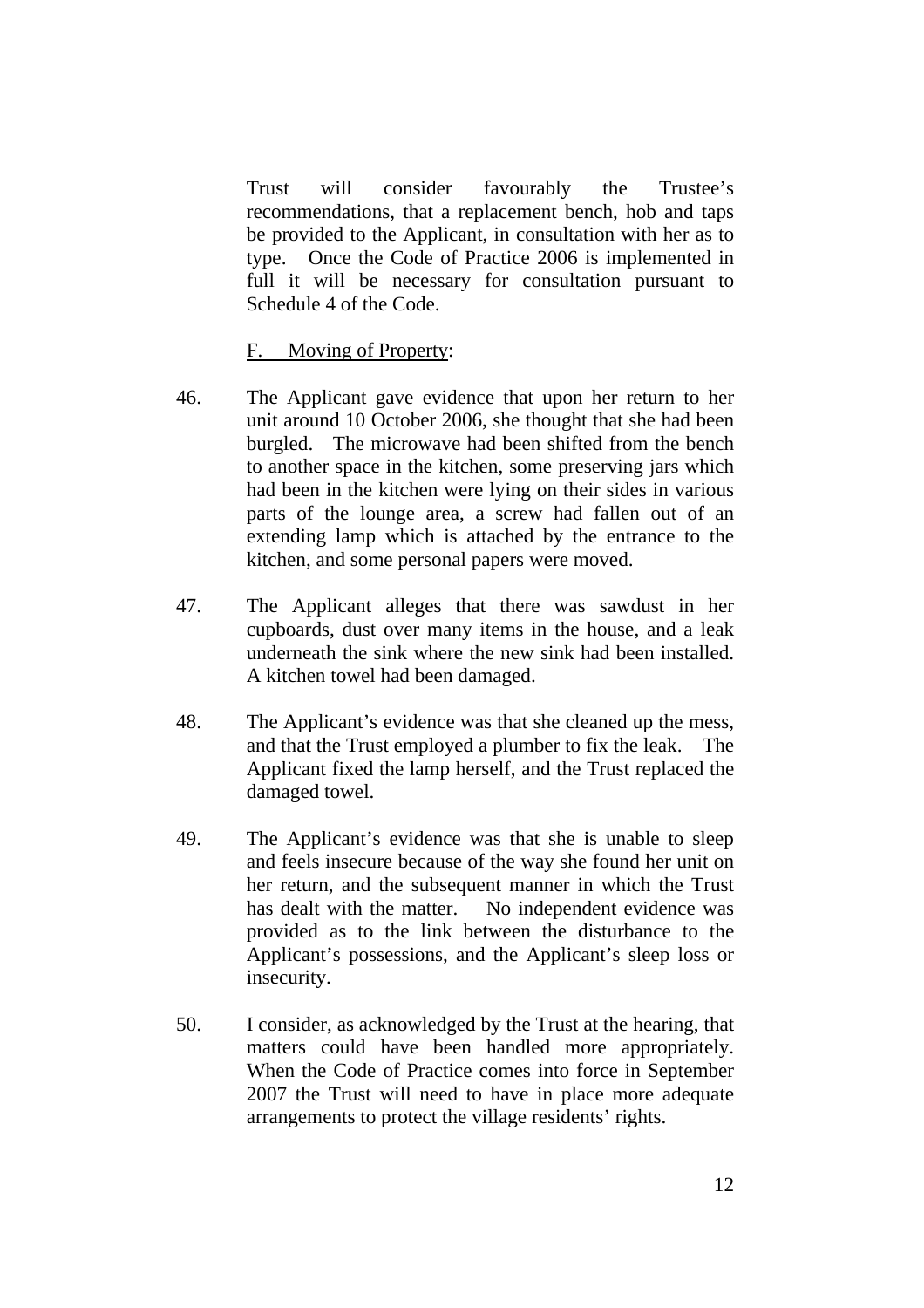51. There is no proof of damage to the unit, and insufficient evidence of the effect of the disturbance of possessions on the Applicants sleep pattern, or feelings of insecurity, to make a finding in the Applicant's favour, on the issue of the moved items.

G. Mr C:

- 52. The Applicant gave evidence that Mr C, her Agent was upset at his treatment by the Village Manager, when he gave consent as Agent for the bench replacement to occur. Mr C is a professional person, and there was no direct evidence of upset by him. Should Mr C contact the Trust, it has indicated it will respond to him.
- 53. I have no authority to order a letter of apology to Mr C, but am heartened by the Trustee's approach, who indicated if Mr C made contact, it would be dealt with in an appropriate manner.

## H. Treatment of Applicant and Others:

- 54. The Applicant seeks she and her family and others be accorded respect by the Trust.
- 55. The Trust has agreed that all persons, including the Applicant, her family and support persons, should be treated with respect and courtesy at all times, and note that those courtesies should also be extended by the Applicant to the Trustees and the Trust's agents.
- 56. I cannot make orders to require respect, but certainly hope the hearing of this dispute will issue in a new era of cooperation. When the Code of Practice is in force, the Trust will be required to comply with the requirements in the Code of Residents' Rights, which includes the right to be treated with courtesy, and have rights respected.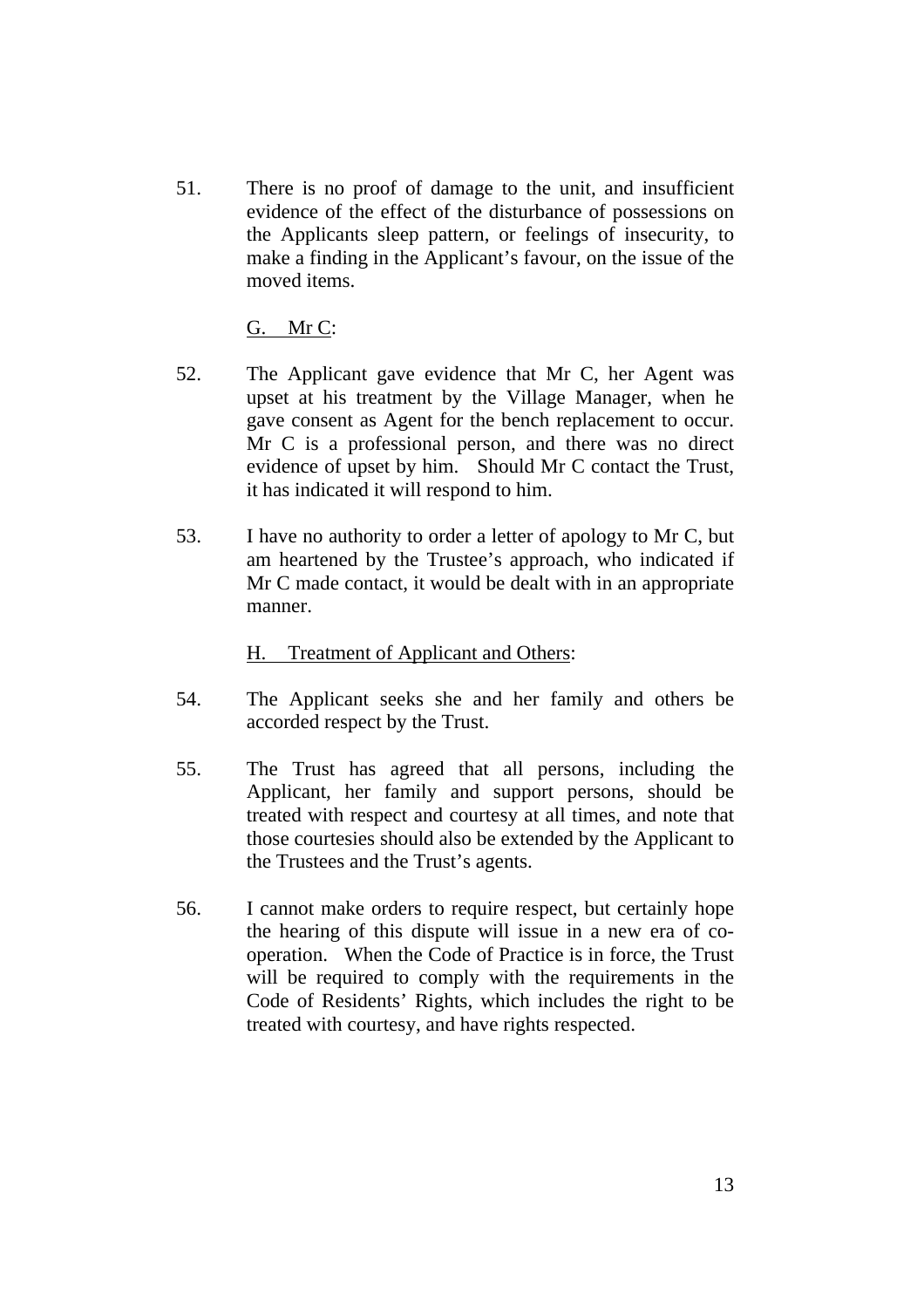## I. Future Entry Process:

- 57. The Applicant seeks in future all Village staff and contractors should have appropriate identification if they wish to enter the Applicant's unit, that reasons be provided for the need to enter, and notice given.
- 58. The Trust accepts that is appropriate. I cannot make orders to this effect, but hope the Trust will abide by its undertaking, on the basis of it being good practice. Once the Code of Practice is in force more recognition will be available to residents in these areas of concern to the Applicant.

J. Damages and Costs:

- 59. The Applicant seeks damages of ten thousand dollars (\$10,000.00) and costs of one thousand five hundred and thirty dollars and sixty-three cents (\$1,530.63).
- 60. The Trust opposes such orders and states that there were no specifics given as to why damages should be ordered. In respect to costs the Trust stated that many of the costs sought were not reasonable to claim, such as accommodation for the Applicant while visiting her support persons in Hamilton, bus fares to and from Hamilton, and her support person's time and costs and toll calls with various people.

#### **Costs:**

61. The costs the Applicant seeks are as follows:

| (i)   | Solicitor's costs                          | \$923.75 |
|-------|--------------------------------------------|----------|
| (ii)  | Toll calls to the Trust & employees        | 1.44     |
| (iii) | Power used in unit                         | 1.50     |
| (iv)  | Photograph costs for evidence purposes     | 5.80     |
| (v)   | Photocopying                               | 40.00    |
| (vi)  | Stamps to the Statutory supervisor & faxes | 2.00     |
| (vii) | Toll calls, faxes and stamps to Retirement |          |
|       | Village association                        | 2.90     |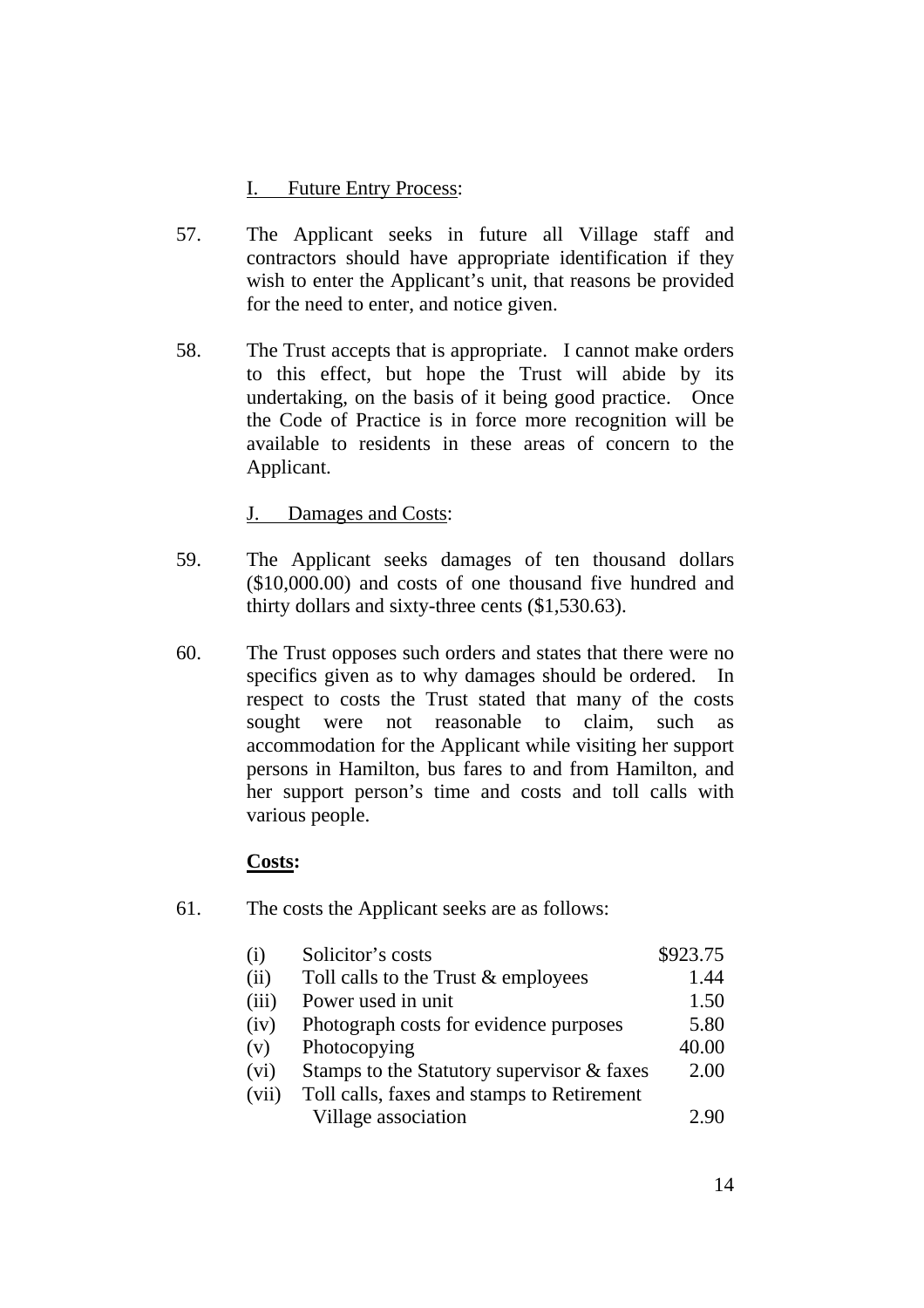|         | (viii) Letters to the Trust $&$ bus fare to deliver  |        |
|---------|------------------------------------------------------|--------|
|         | Dispute notice                                       | 12.90  |
| (ix)    | Letters $\&$ toll calls to support person            | 16.50  |
| (x)     | Payment to support persons                           | 50.00  |
| $(x_i)$ | Bus fares to / from Hamilton to visit s/person 33.30 |        |
| (xii)   | Accommodation in Hamilton                            | 50.00  |
| (xiii)  | Support person's time at hearing $&$ Petrol          | 260.00 |
| (xiv)   | Replacement of security door lock                    | 121.15 |

#### **Total: \$1,530.64**

62. Section 74 of the Retirement Villages Act 2003 states:

**"***Section 74 – Costs on Dispute Resolution…..* 

*(2) whether or not there is a hearing, the disputes panel may -- …..* 

*(b) award the applicant costs and expenses if the Disputes Panel does not make a dispute resolution decision in favour of the Applicant but considers that the applicant acted reasonably in applying for dispute resolution…..* 

*(3) The disputes panel must make a decision whether to award costs and expenses under this Section and the amount of any award –* 

*(a) after having regard to the reasonableness of the costs and expenses and the amount of any award incurred by the applicant or other person in the circumstances of the particular case; and* 

*(b) after taking into account the amount or value of the matter that is in dispute, the relative importance of the matters in dispute to the respective parties, and the conduct of the parties; and* 

*(c) in accordance with, and subject to any limitations prescribed in, any regulations made under this Act for the purpose….*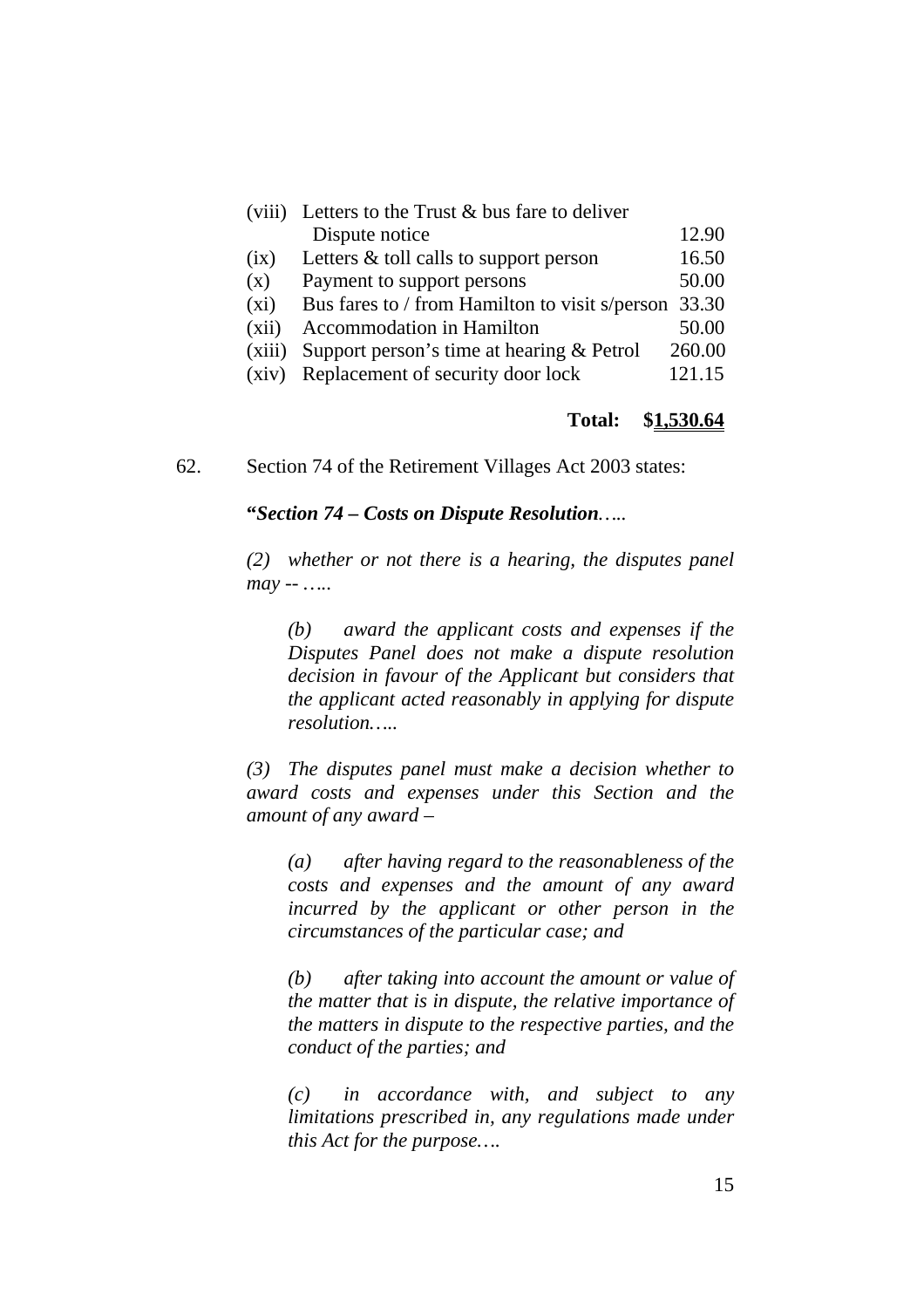*(4) any person against whom costs and expenses are awarded under this Section must pay them within twentyeight (28) days of the decision to award them."* 

- 63. The Applicant claims various sums to pay for consultation and costs in respect to her support people who attended the hearing with her. The Code of Residents' Rights, yet to be implemented, states that support people's costs are to met by the Applicant.
- 64. I decline to make an order for costs for the support people, or the sums sought by the Applicant to consult her support people. I consider those expenses were the choice of the Applicant, and she should meet them accordingly.
- 65. Some of the other expenses claimed do not specifically relate to this hearing, such as communication with the Retirement Village Association and Statutory Supervisor. I therefore decline those claims.
- 66. The costs of the photographs should be met by the Applicant, as an expense she chose to make. There was no evidence presented of the need for 200 pages of photocopying, and hence that cost is refused.
- 67. The replacement for the security door lock has been addressed earlier in this decision.
- 68. The Applicant was not represented by a Solicitor at the hearing. She seeks the sum of nine hundred and twenty three dollars and seventy five cents (\$923.75) for consulting a Solicitor in respect to this dispute.
- 69. I order the sum of two hundred and fifty dollars (\$250.00), as a contribution to the Applicant's legal costs.
- 70. Pursuant to Section 74 (4) of the Retirement Villages Act 2003 the Trust must pay the awarded costs within twentyeight (28) days of this decision.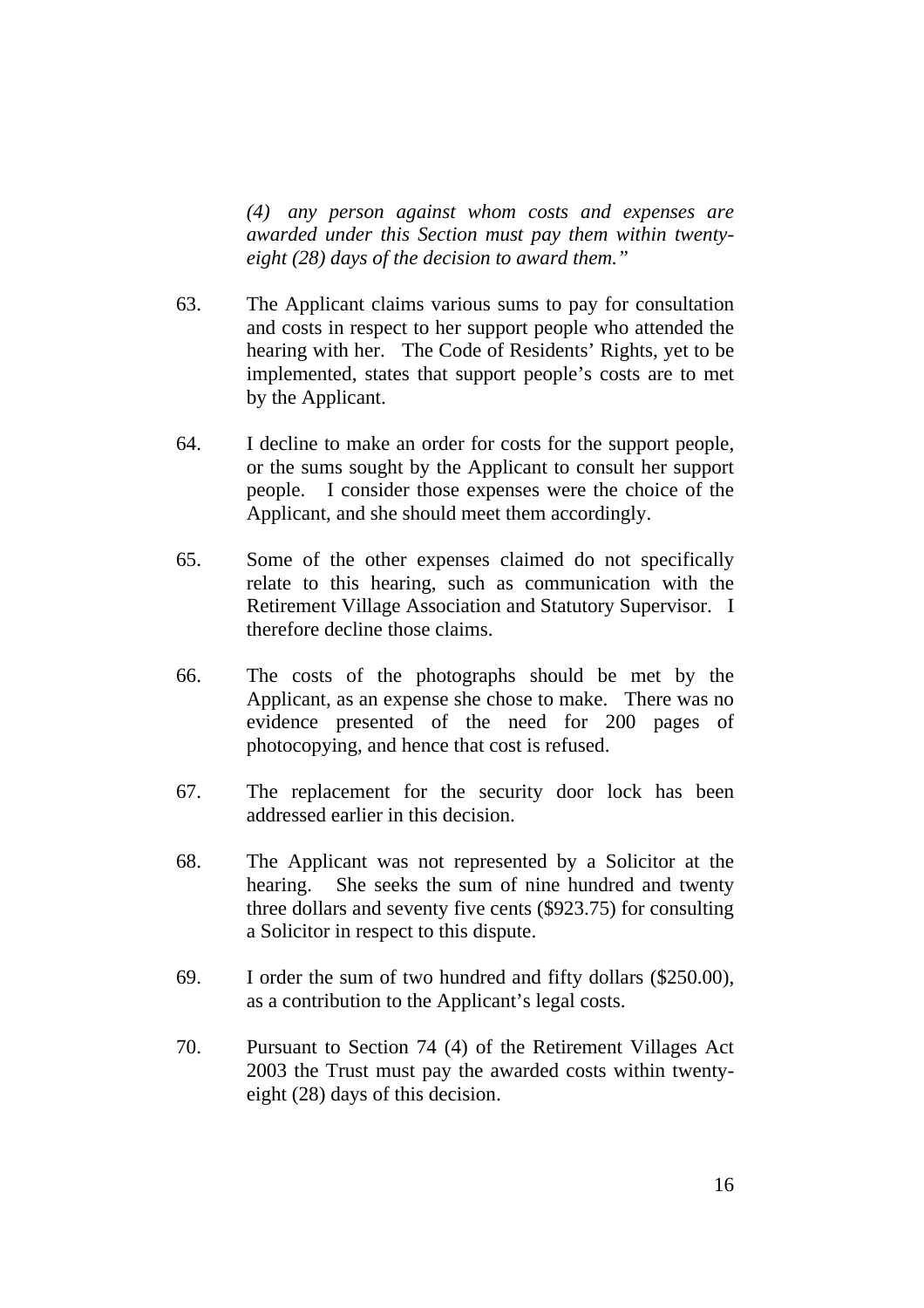### **Damages:**

- 71. The Applicant seeks the sum of ten thousand dollars (\$10,000.00) damages for "*breach of rights, humiliation, disgraceful treatment, adding injury to insult, causing considerable damage to my health and well being."*
- 72. At hearing the Applicant was not able to give greater detail than she had already provided, or specify in any way, how she has assessed the damages claim. It is understandable that the Applicant does not have legal knowledge of the manner in which damages can be sought and ordered. The Applicant's claim appeared to relate to all issues before the Panel.
- 73. Section 69 of the Retirement Villages Act 2003 states:

"*69 Powers of Dispute Panel (1) a disputes panel may…. (e) not impose any other obligation other than in relation to the payment of costs on any party*…"

I do not consider I have authority to entertain a claim for damages.

- 74. The Court of Appeal in **Paper Reclaim Ltd v Aotearoa International Ltd** [2006] 3NZLR 188 discussed the trend of overseas authorities against availability of exemplary damages in breach of contract cases. The Court held it was appropriate that New Zealand should conform to that trend.
- 75. I decline the Applicant's application for damages.

Claudia Elliott 26/3/07 Panel Member Date: